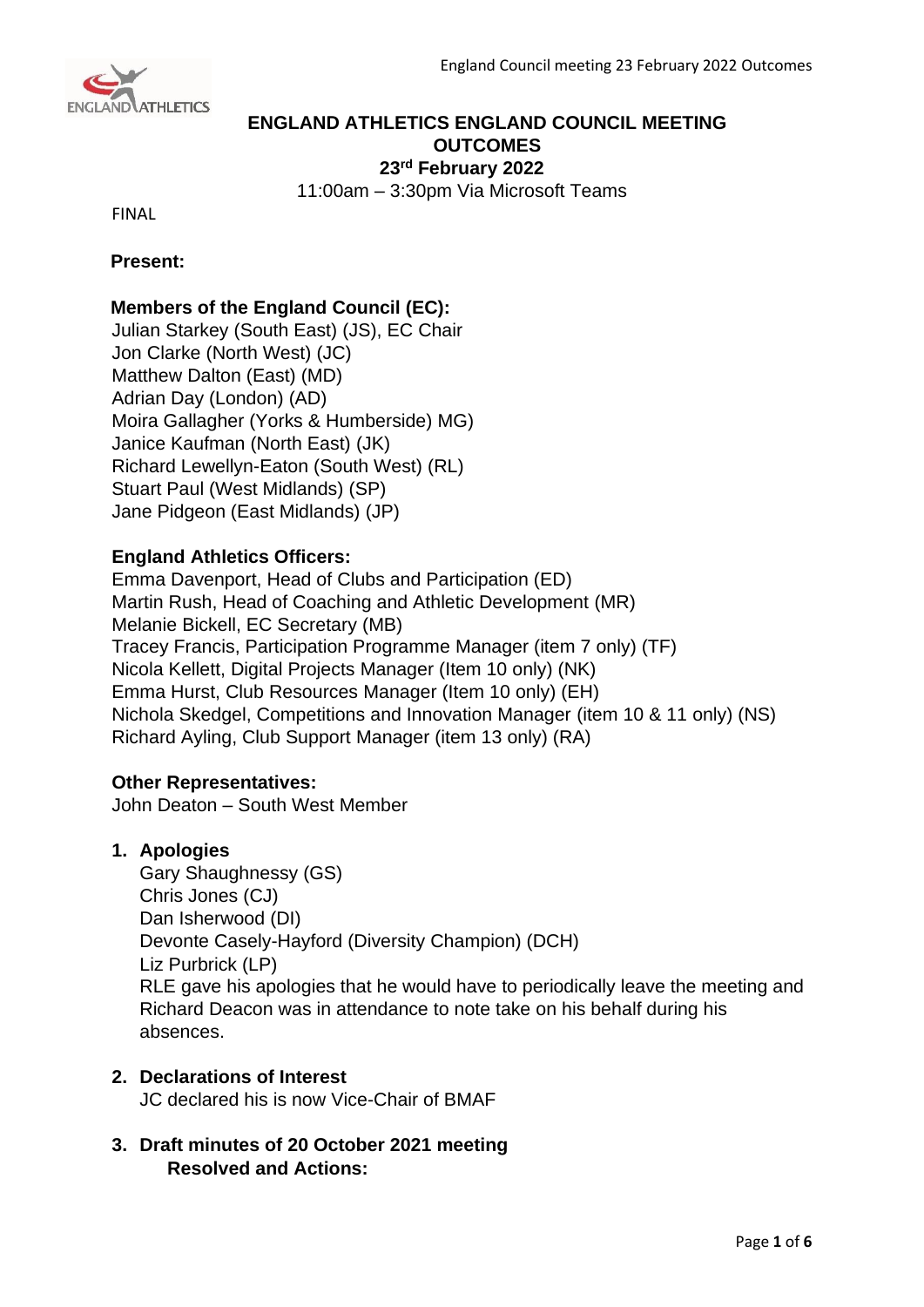- 1.) EC agreed that these were an accurate reflection of the meeting.
- 2.) Provide a copy to the EC Chair for signature. Action: MB

# **4. Actions / matters arising**

- **Officials Development** see item 10
- **Branding of U13 competition to CWG** [NS/CJ] ongoing
- **EC Diversity Champion** [JS] JS to arrange an informal meeting
- **Talent Pathway and hub update** see item 12
- **UKA rules and Northern Athletics (NA)** see item 11
- **Clubs** see item 10
- **Affiliation Fees** [DI] information needs to be collated into a paper to share to inform affiliation fee discussions in 22/23.
- **Email Functionality** [DI] Functionality now complete and tested. Action to be closed
- **Officials Liaison / CofSecs** [MG] A meeting has been held with the regional reps and we are liaising with the regional officials. Action to be closed.

## **Resolved and Actions:**

- 1) Speak to NS re the potential with linking the branding of Under 13 Competition to CWG – Action: ED
- 2) To meet with DCH to explore support to facilitate inclusion in EC meetings Action: JS

## **5. EC Chair report**

• Post Quinlan the approach to Safeguarding has been revised and a project around Club Standards initiated to help clubs renew and refresh their working practices and remind members of how they should act with others.

### **Resolved and Actions:**

None

## **6. CEO report**

CJ submitted a report in his absence

• EA are applying to Sport England for a specific grant to support legacy activities in the West Midlands and Birmingham area to roll out the funetics programme in clubs and communities at little or no cost during 2022.

England will be taking a lead in the coordination of the annual domestic fixture calendar setting process from 2022 onwards (on behalf of the UK).

- Technical Officials Development Manager appointment is forthcoming, which will help up develop the area of officiating across England.
- Work is taking place with UKA to influence the conversion of the Coaching Assistant qualification to a solely online course effective from the early summer.
- EA have achieved the Investors in People Silver level accreditation which we will "keep" for 3 years from the point of award.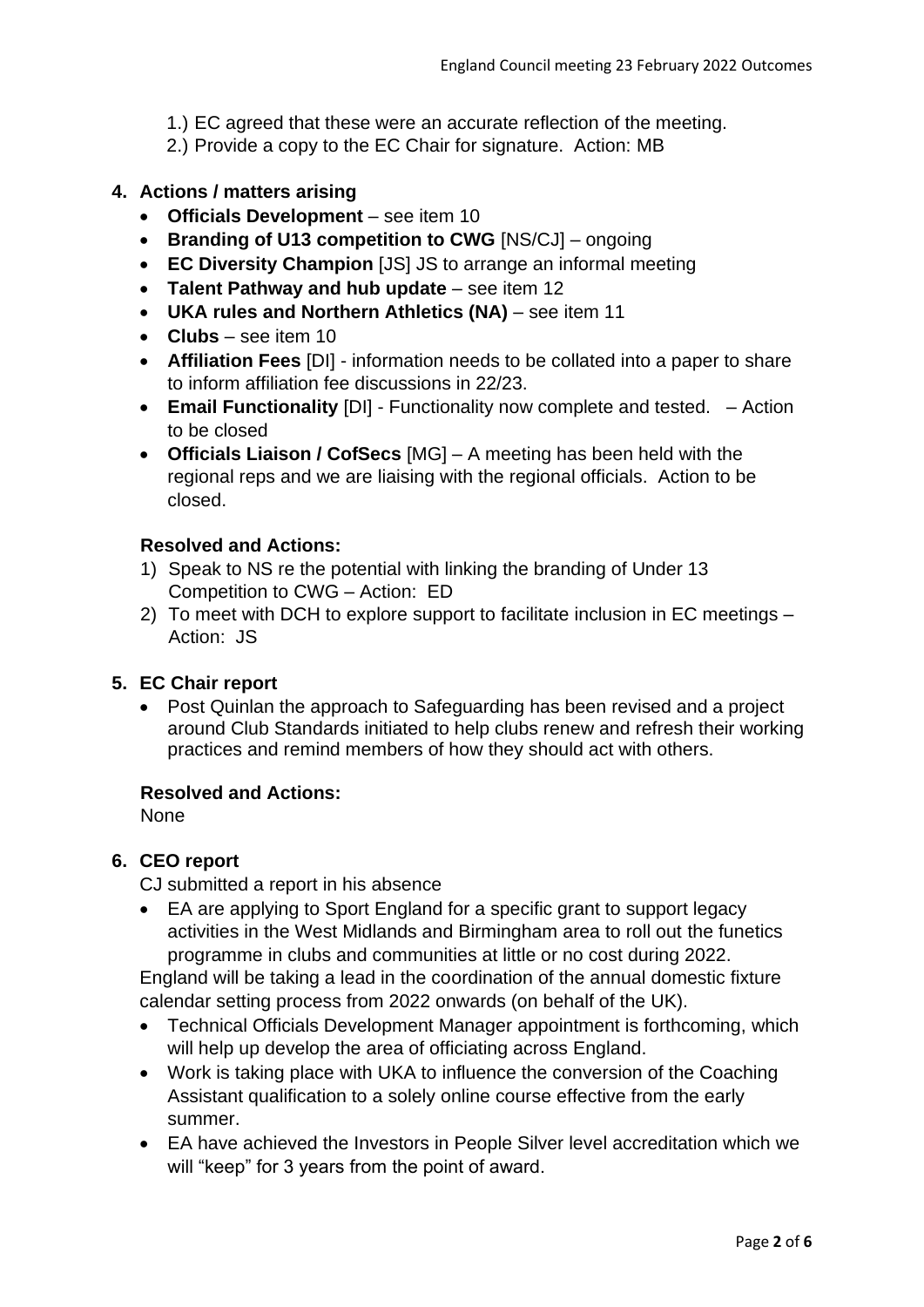- More work is required in the coming months working in partnership with the EC and its Diversity Champion.
- Cyber security remains a key focus for us, and we will work towards certification in this space during 2022 in partnership with UKA.

EC asked ED to look at issuing a 'thank you' to all licenced coaches/officials and welcoming them back for 2022, requesting a response to confirm they are still 'active'.

12:25pm RLE left the meeting

# **Resolved and Actions:**

- 1) DI to be asked to attend EC meeting  $20<sup>th</sup>$  April 2022, to present the Dashboard and provide clarification and explanation on its contents – Action: MB
- 2) ED to arrange the new postholder to send a thank you communication to licensed officials for 2022 welcoming them back and asking for confirmation of their active status – Action ED

# **7. Annual rolling agenda**

**7.1.**EC approved the rolling agenda as it stands and agreed to review annually.

## **7.2.CWG Legacy**

TF reported that the Birmingham 2022 launches on the 28 July, with Athletics / Para-Athletics in stadium commencing Monday 1st August and is a 6-day programme. Work is being undertaken to recruit, retain, and retrain participants, volunteers and coaches.

EC agreed to ask TF to feed back to ED and Scott Grace their request to be involved in the writing of the job descriptions for the RCCLs, prior to their finalisation

## **Resolved and Actions:**

TF to feed back to MR and Scott Grace, EC request to be involved in the writing of the job descriptions for the RCCLs – Action: TF

# **8. England Council & EA Board Partnership**

## **Resolved and Actions:**

EC agreed that the EC Chair should engage with Council members as regularly as possible rather than hold annual one-to-one evaluations

## **9. Equality, Diversity and Inclusion**

In her absence, LP provided a report that the Diversity Action Plan has 3 main objectives:

- i. Recruitment-
- ii. Engagement.
- iii. Progressing talent from within

One action specifically considers representation from young people through the possibility of the creation of a young person observer role/programme aiming to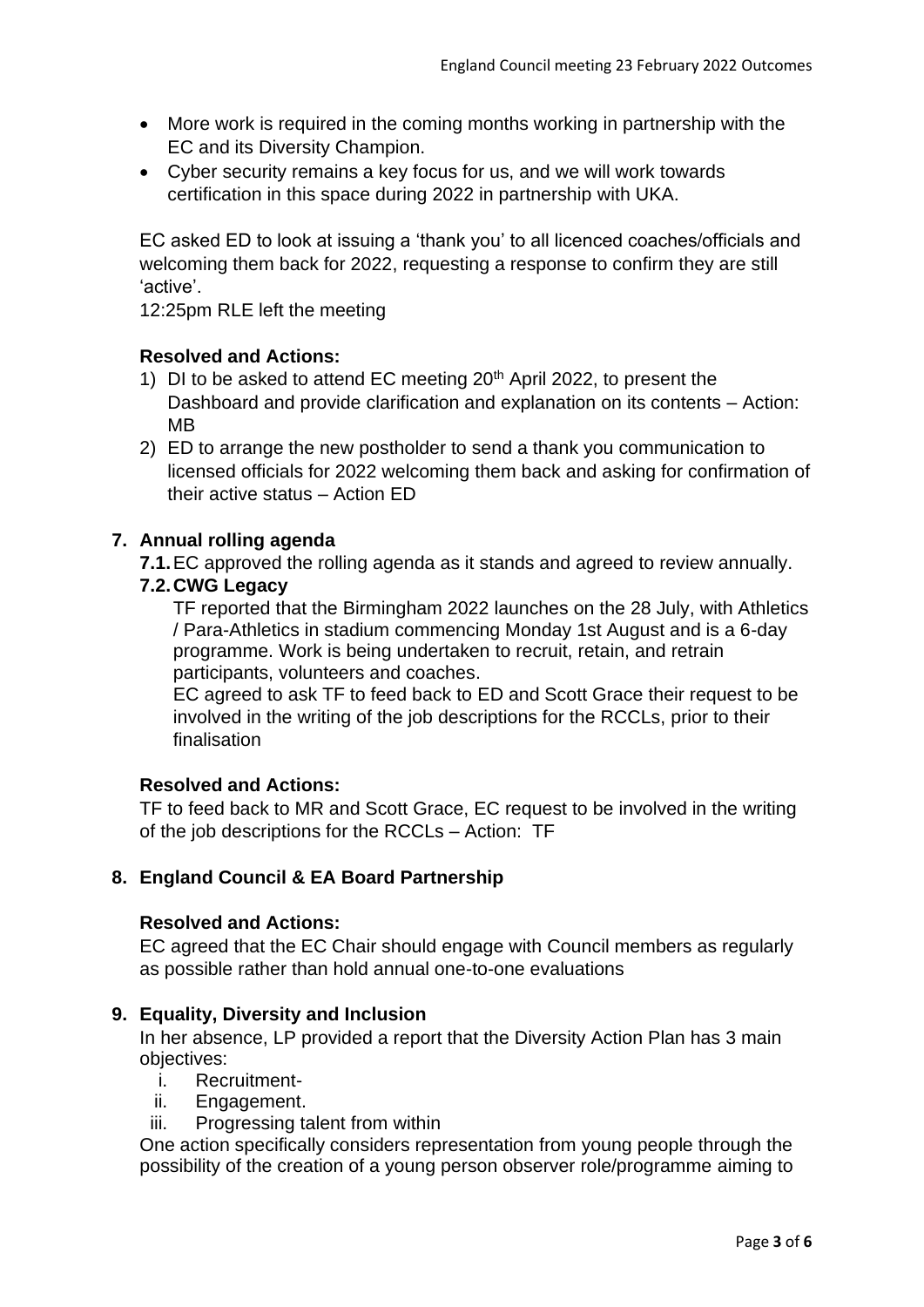increase recruitment of young people onto regional councils but also to ensure a positive experience and development opportunities.

# **Resolved and Actions:**

Add to April EC agenda

- 1) EC regional councils to determine areas of focus and then work with DCHLP to consider possible actions to address change with EC suggesting ambitions around minimum representation and what role EC would like DCH to take in this and how and when should progress be communicated – Action: All EC
- 2) EC Council to consider the Young Person Observer role, and how well are younger people represented in club leadership currently? Do we need to address this before recruiting people for council? Could we link to club leaders programme? How do we ensure these young people have a positive experience? Should we test first in 2-3 councils? Action: JS to provide EC feedback to LP/DCH

# **10.General Club Support**

## **10.1.My Athletics Portal**

online digital platform to allow individual athletes, coaches, officials and volunteers to manage their personal details and enable affiliated organisations to manage their members and administration effectively.

# **10.2.Club Hub**

can be found on the main EA webpage, digital club support that helps affiliated club volunteers learn, develop and solve a problem. those regions that have not done so are to submit their responses directly to DH via email.

- i. What are the general thoughts about Club Hub?
- ii. How can the councils use Club Hub to support Clubs in their region?
- iii. Do the councils feel there is an opportunity to contribute towards Club Hub content?

## **10.3.Club grant process**

We are in the process of writing to clubs with about 30 K of investment into clubs before the end of March and we will then launch the next round late March or the start of April for club support fund and the Facilities Improvement Fund.

## **10.4.Officials Development**

actively looking at and reviewing the licensing procedure for both cross country and track and field. UKA have set up a licencing subgroup looking at consistency across the whole of the sports

## **10.5.Domestic competition licensing/fixture calendar setting process**

there is a fixtures conflict resolution procedure paper and once that's been signed off, Regional Council have access to it

# **11.UKA rules and Northern Athletics (NA)**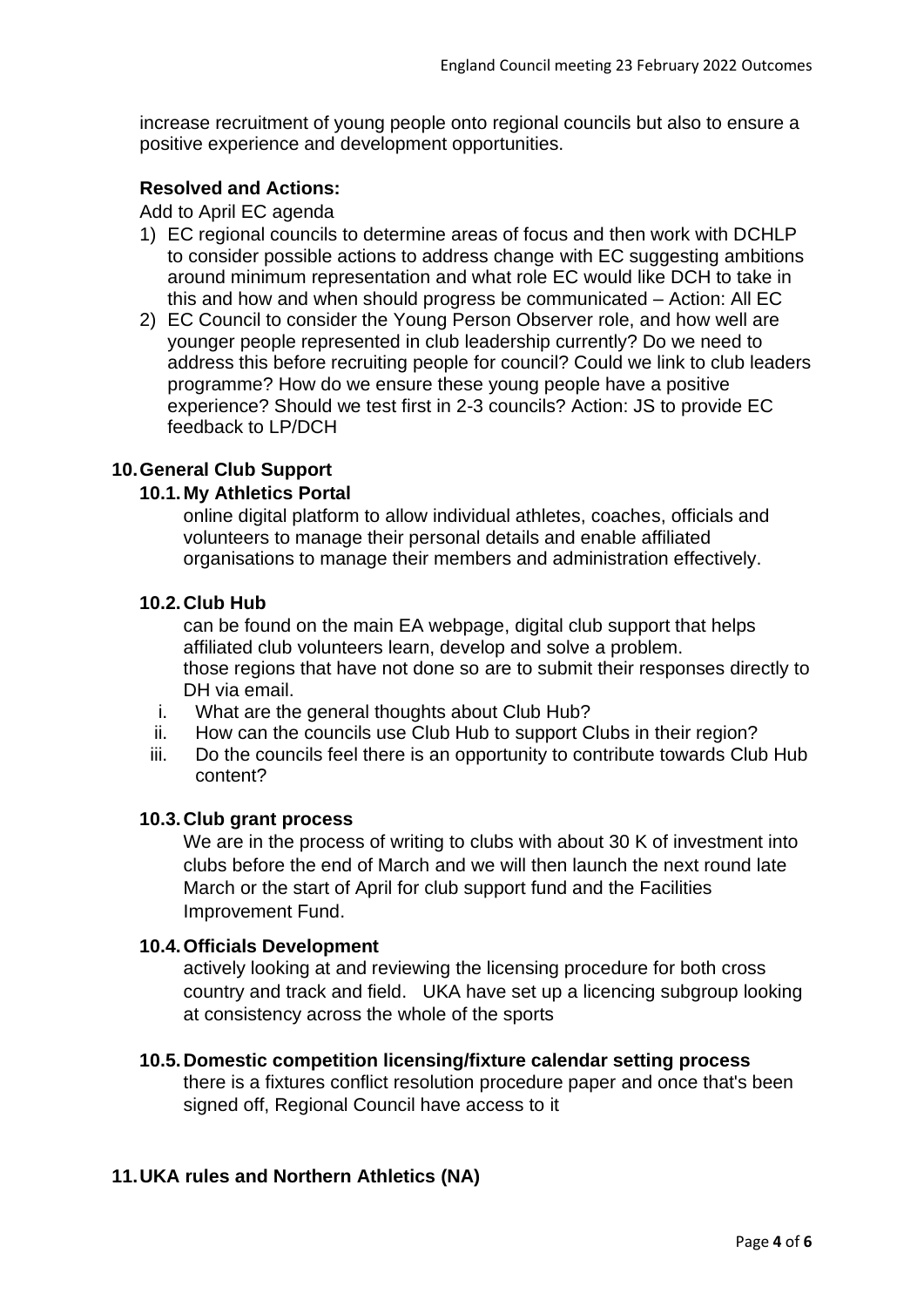the Northern Regional Chairs have written to NA and received a reply from Tony Wood, which had been circulated to EC members,

Chris Moss, the interim Development Director with UKA advised EC that the Rules and Regulations group were not able to interpret the rules but merely to construct them.

# **Resolved and Actions:**

- 1) EC agreed to try to obtain a definitive interpretation of the Rules Action: MG
- 2) EC agreed to reply to Tony Wood (NA) thanking him for his reply and seek answers to the points raised by EC – Action: JC

## **12.Talent pathway and hub update**

- we are negotiating with Sport England, as to future talent funding to support the talent pathways of athletics in England.
- Reflecting the Athletics Unified Strategy, Sport England Investment from April 2022 will now come directly to EA for the whole of the pathway Agreement is in place to ensure that UKA disability programmes are progressively aligned with EA activity on the talent pathway. This will enable EA to achieve its talent goals.
- UKA have agreed to transfer the management and funding of the Youth Talent Programme (to EA from April 2022. This will enable EA to appoint a Youth Talent Programme Manager and Talent Pathways administrator by end of April 2022

## **Resolved and Actions:**

Determine how feedback from the assessment sessions could be shared with participating athletes, and improve the briefings around subsequent days to enable greater transparency between athletes, parents, coaches and assessment teams

#### **13.Volunteer Awards**

over the next few weeks planning for 22/23 would commence. This year is very much moving back to face to face awards evenings.

A varied approach will be important to recognise new volunteers, those who have provided service for a long period and also those who work in different areas of athletics/running.

#### **Resolved and Actions**

MD and AD to work with RA on refining the awards

# **14.AOB**

#### **Future agenda topics**

EC members to notify the Chair and EC Secretary of any future agenda topics as soon as possible

#### **Whole Council Conference followed by Hall of Fame Awards**